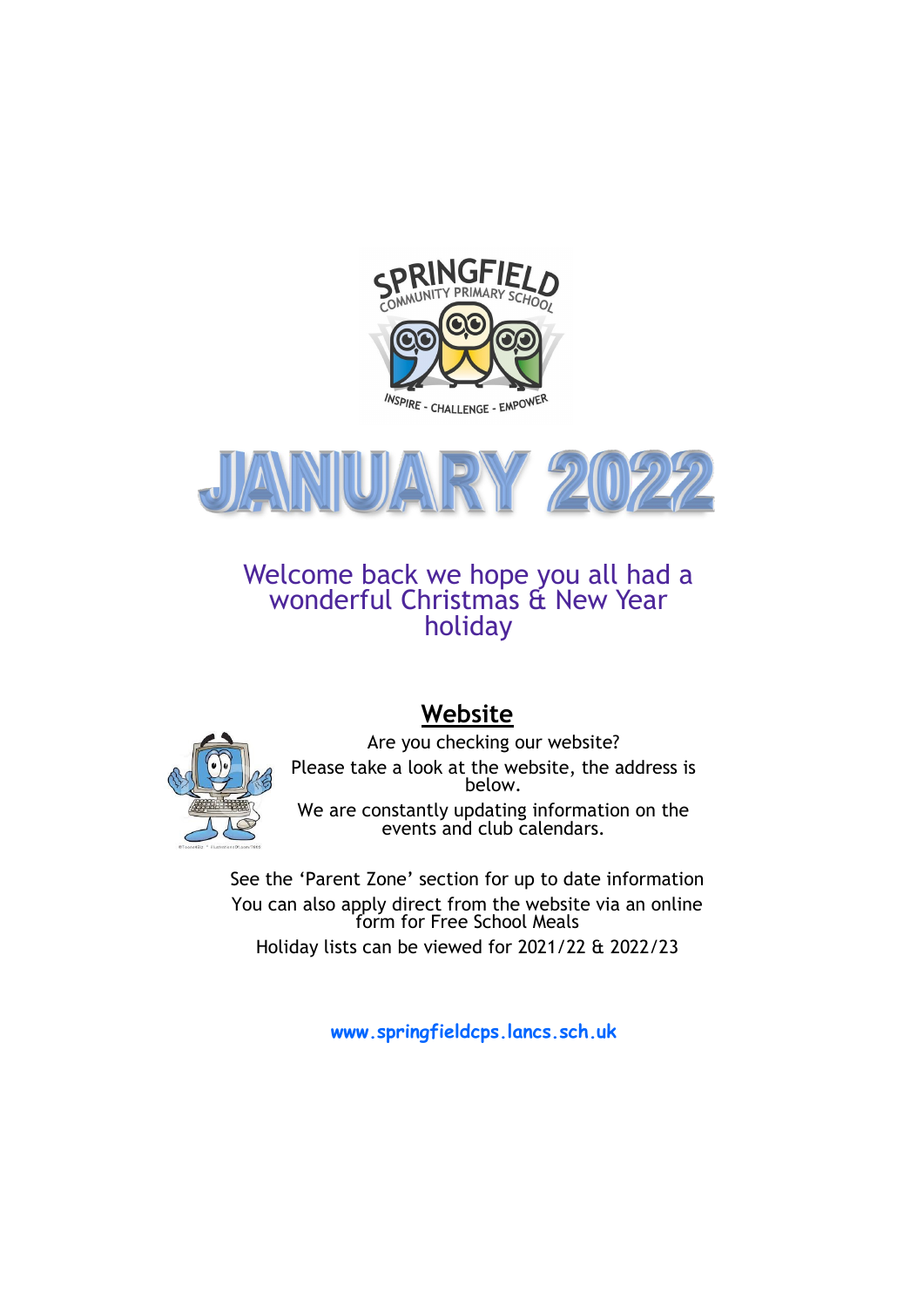# **CHILDREN STARTING PRIMARY IN SEPTEMBER**

The closing date is fast approaching for applying for a primary school place for your child. If you have a child who will be 4 by the 31 August 2022, then they will start school in September this

year. You must apply online by **15 January 2022**. Late applications may result in you not getting the school of your choice, so don't delay! Go to our website, then select the Parent Zone Tab/Admissions and follow the 'click here' link.

#### **SWIMMING**

Year 4 children in Mrs Lambert's class are swimming this term. The first visit is **Tuesday 11 January**. Please remember to

send them with their swimwear, a towel and as per St Peter's rules and regulations, all the girls must wear a swim cap and jewellery is not allowed, thank you.

#### **HOLIDAYS**

Our holiday lists as mentioned on the front page of this newsletter are now available to view on the Springfield website under the Parent Zone tab. We will no longer be sending a printed copy home. If you would like a printed copy, then please ring Mrs Collett to make a request.

#### **UNAUTHORISED HOLIDAYS**

Please remember that holidays requested during term-time, will **NOT** be authorised. We have plenty of holidays throughout the year and request that you book any trips at home or abroad during those published, thank you.

If children are absent due to holidays, with or without letting us know and the days add up to or exceed 5 school days, then a request will be made to the Local Authority to issue you with a Penalty Notice which is currently charged at £120.00 per child. Failure to pay the Penalty Notice could result in legal proceedings being taken.









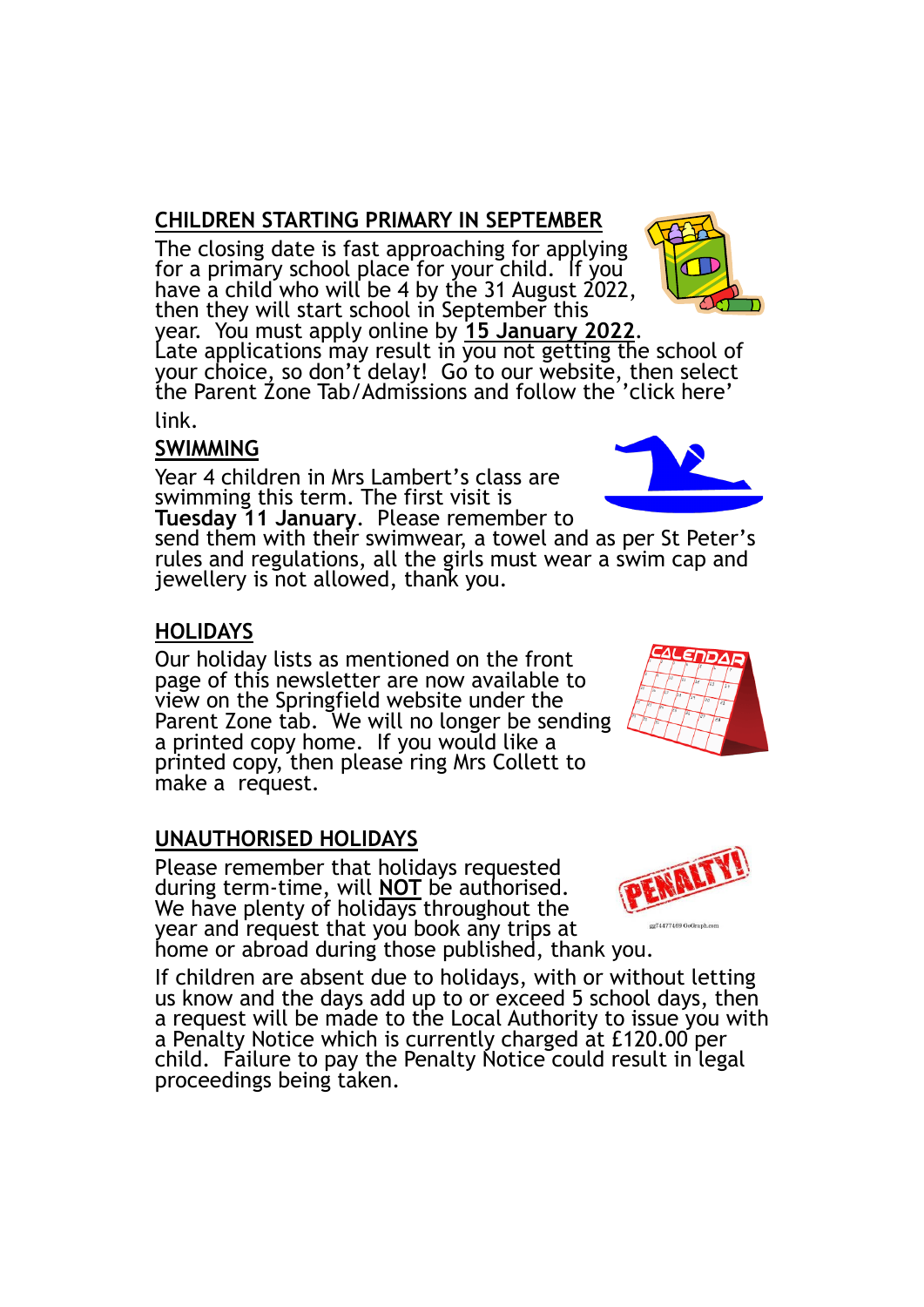### **SCHOOL MEALS**

All meal changes for the new school term have now been made. If you wish to move your child from sandwiches to meals and vice versa **after** the February half-term, then please inform Mrs Collett direct by **Friday 4 February**—thank you.

The next meal change if you miss this one, will be after Easter.

## **TEXT MESSAGING SERVICE**

Please make sure that we have your current mobile telephone number so you can be kept up to date with all the latest news and events. Please inform Mrs Collett if you change your address or telephone numbers as soon as possible, thank you.

## **HEALTHY SCHOOLS**

Please keep checking your child's hair for headlice. Last term, some parents were very frustrated that after clearing their child's hair they were finding that headlice were returning. Please check your child's hair regularly—thank you.

#### **CLUBS**

After school clubs for the Spring Term are now running. As mentioned on the front page of this newsletter, you can find details of the clubs and any other events coming up on the home page of the website under the 'Parent Zone' section, check here for any updates, thank you.

# **STAFF CAR PARK & LOCAL PARKING**

Reminder: you are not allowed to bring your cars on to the staff car park when dropping or collecting your children. Please park 'off-site' and walk your child/ren in through the Pedestrian Gate. Local residents are also complaining about parked cars. Please be considerate and do not block driveways or park in Private parking areas. Thank you for your co-operation.